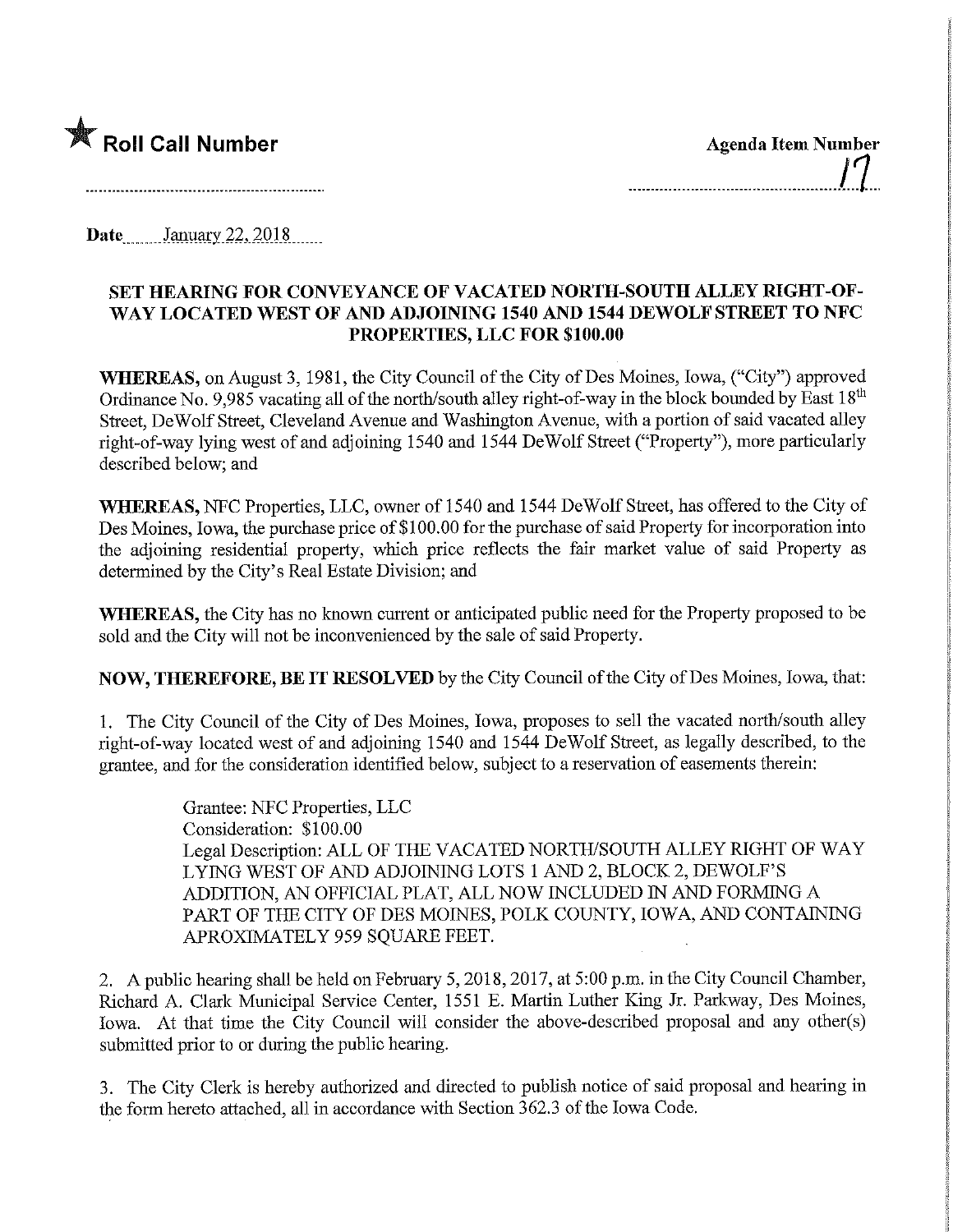

Agenda Item Number M. 

Date<sub>*Datum January* 22, 2018</sub>

4. Non-project related land sale proceeds are used to support general operating budget expenses: Org  $-EG064090.$ 

Moved by to adopt.

APPROVED AS TO FORM:

Lisa A. Wieland, Assistant City Attorney

 $\varrho_{\rm n}$ 

| <b>COUNCIL ACTION</b> | <b>YEAS</b> | <b>NAYS</b> | <b>PASS</b> | <b>ABSENT</b>   |
|-----------------------|-------------|-------------|-------------|-----------------|
| <b>COWNIE</b>         |             |             |             |                 |
| <b>BOESEN</b>         |             |             |             |                 |
| <b>COLEMAN</b>        |             |             |             |                 |
| <b>GATTO</b>          |             |             |             |                 |
| <b>GRAY</b>           |             |             |             |                 |
| <b>MANDELBAUM</b>     |             |             |             |                 |
| WESTERGAARD           |             |             |             |                 |
| <b>TOTAL</b>          |             |             |             |                 |
| <b>MOTION CARRIED</b> |             |             |             | <b>APPROVED</b> |
|                       |             |             |             | Mayor           |

## **CERTIFICATE**

I, DIANE RAUH/ City Clerk of said City hereby certify that at a meeting of the City Council of said City of Des Moines, held on the above date, among other proceedings the above was adopted.

IN WITNESS WHEREOF, I have hereunto set my hand and affixed my seal the day and year first above written.

City Clerk